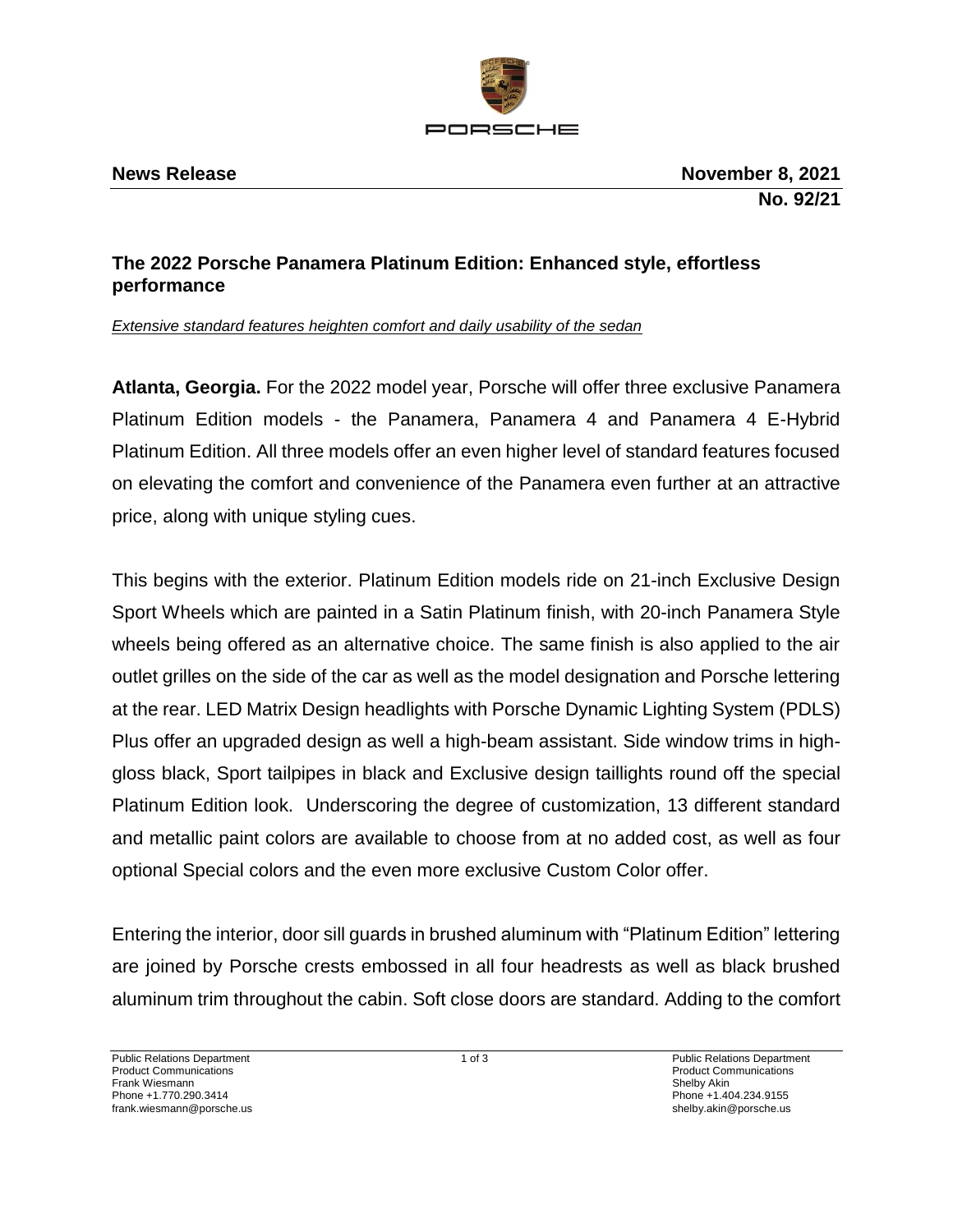

of the Panamera, Platinum Edition models offer 14-way comfort seats with comfort memory, four-zone climate control, front and rear heated seats and front seat ventilation.

All Panamera Platinum Edition variants feature Adaptive Air Suspension including Porsche Active Suspension Management (PASM), which allows the driver to select different ride heights and levels of firmness, enhancing ride comfort and handling. Blind spot monitoring (Lane Change Assist) and Power Steering Plus, which reduces steering effort at low speeds, are standard Platinum Edition features that add to the driver's convenience.

Platinum Edition models will also come with the latest generation Porsche Communication Management (PCM) system – PCM 6.0 – which includes Wireless Android Auto, Wireless Apple Car Play and SiriusXM 360L among other standard features. All of which plays through the powerful Bose Surround Sound system fitted as standard.

The 325 hp Panamera Platinum Edition will start at an MSRP of \$101,900. The Panamera 4 Platinum Edition, which adds all-wheel drive, will start at an MSRP of \$106,000, and finally, the Platinum 4 E-Hybrid Platinum Edition will start at an MSRP of \$115,200. All prices exclude the \$1,350 delivery, processing and handling fee. Panamera Platinum Edition models are expected to reach U.S. dealers as of Spring 2022.